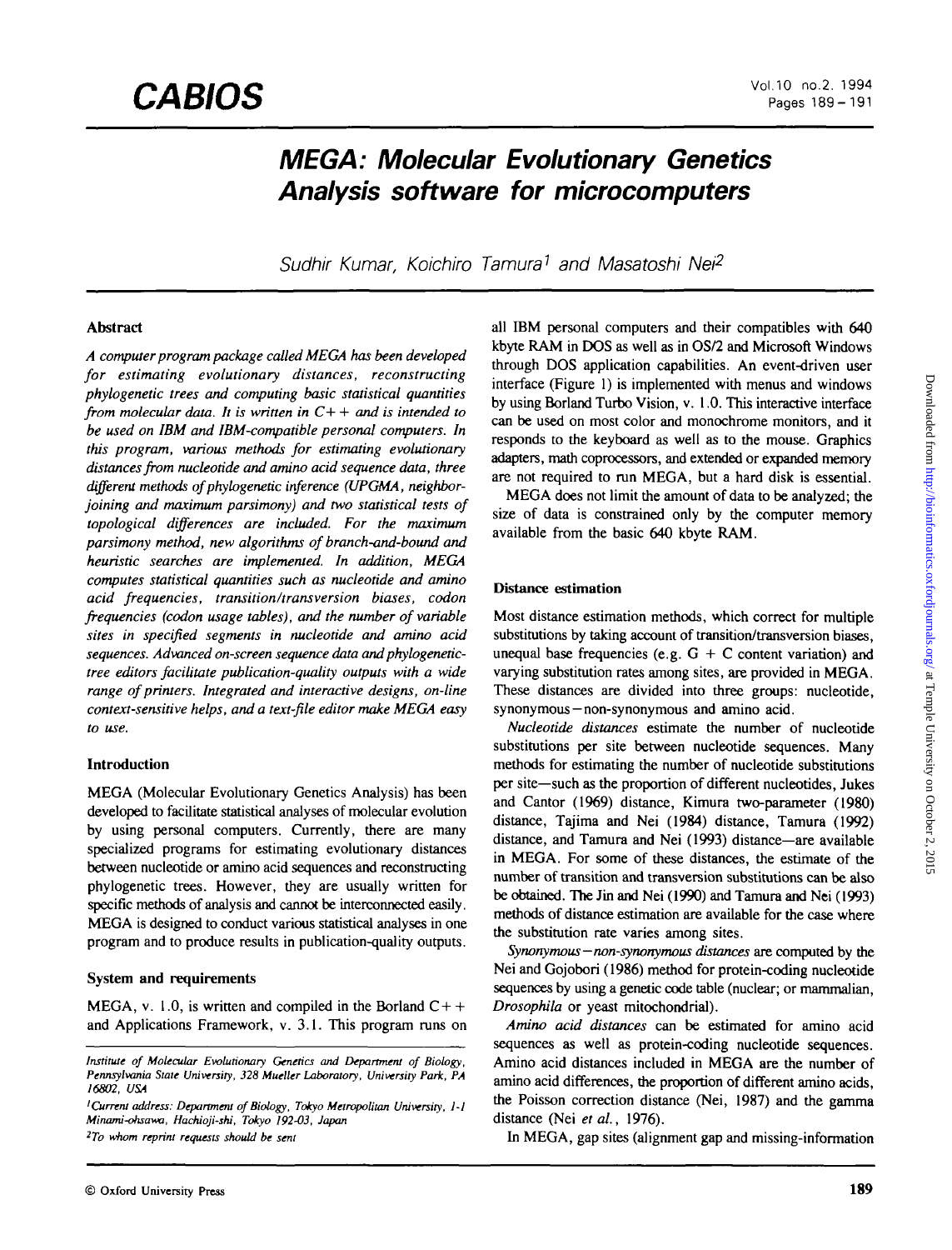

Fig. 1. Event-driven user interface in MEGA

sites) are ignored in distance estimation, but there are two different ways to treat these sites. One way is to delete all of these sites from data analysis, which is called the Complete-Deletion option; the other is to compute a distance for each pair of sequences, ignoring only those gaps that are involved in the comparison. This is called the Pairwise-Deletion option.

## **Phylogenetic inference**

The Unweighted Pair Group Method with Arithmetic Mean (UPGMA; Sneath and Sokal, 1973), the neighbor-joining method (NJ; Saitou and Nei, 1987) and maximum parsimony methods are provided for phylogenetic inference. UPGMA and the neighbor-joining method require a matrix of pairwise distances. By contrast, maximum parsimony methods use information on evolutionary relationships of nucleotides at each site.

UPGMA assumes a constant rate of evolution for all different lineages, whereas the neighbor-joining method requires no such assumption and is known to be quite efficient in recovering true phylogenetic trees (Nei, 1991).

The maximum parsimony method for nucleotide sequences is included in MEGA. It treats all nucleotide changes as unordered and reversible (Eck and Dayhoff, 1966; Fitch, 1971). A new branch-and-bound and a new heuristic search algorithm are implemented. The branch-and-bound algorithm in MEGA reorders the sequences for maximum efficiency. Therefore, the input order of sequences is irrelevant. The heuristic search provided in MEGA is a relaxed version of the branch-and-bound algorithm where the minimum number of substitutions required to explain a part of the topology (partial-tree) is computed at every stage of sequence addition and a local upperbound is computed. A user defined search-factor is then added to the local upperbound, and all partial-trees that are shorter than the new local upperbounds are included in searching for maximum parsimony trees.

MEGA includes two different tests for evaluating the reliability of a tree obtained: the bootstrap test and the standard error test. The bootstrap test (Efton, 1982; Felsenstein, 1985) is provided for both UPGMA and the neighbor-joining methods. In this method, the same number of sites are randomly sampled with replacement from the original sequences, and a phylogenetic tree is constructed from the resampled data. This process is repeated many times, and the reliability of a sequence cluster is evaluated by its relative frequency of the appearance in bootstrap replications. No bootstrap consensus tree is constructed.

The standard error test (Rzhetsky and Nei, 1992, 1993) is for evaluating the reliability of a neighbor-joining tree. In this method, once an NJ tree is obtained, the branch lengths of the tree are re-estimated by using the ordinary least-squares method, and the standard errors of these estimates are computed. To test the statistical significance of a branch with length *b* and standard error  $s(b)$ , the *t*-test is used to obtain the confidence probability (CP).

## **Basic statistical quantities**

MEGA has a feature to compute the nucleotide frequencies and codon frequencies (codon usage tables) for each or all nucleotide sequences used. Nucleotide frequencies can also be computed for the first, second and third nucleotide positions of codons. Numbers of 2- or 4-fold redundant codons in each sequence or all sequences can also be computed. In addition, nucleotide